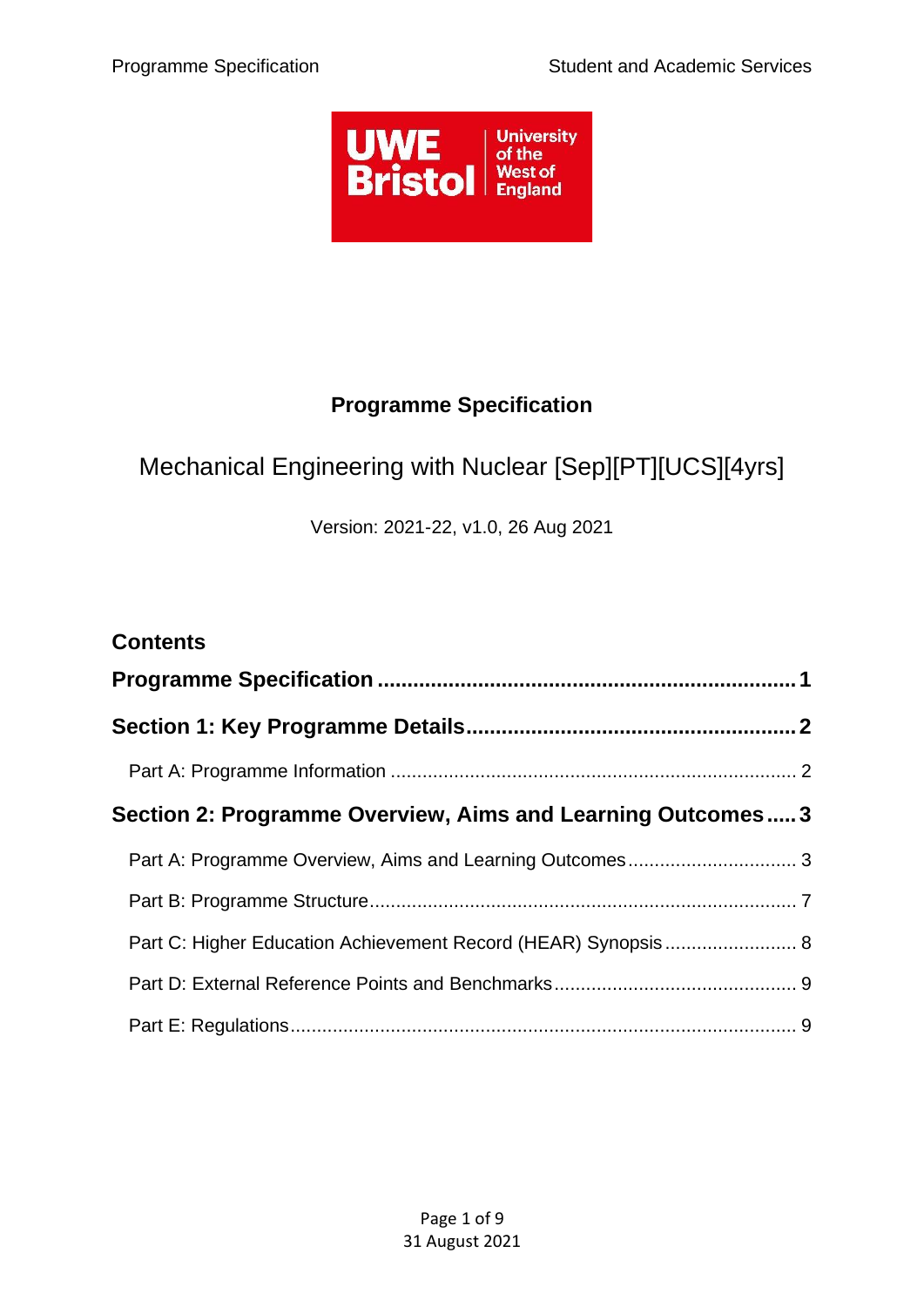# <span id="page-1-0"></span>**Section 1: Key Programme Details**

### <span id="page-1-1"></span>**Part A: Programme Information**

**Programme title:** Mechanical Engineering with Nuclear [Sep][PT][UCS][4yrs] **Highest award:** BEng (Hons) Mechanical Engineering with Nuclear **Interim award:** BEng Mechanical Engineering with Nuclear **Interim award:** DipHE Mechanical Engineering with Nuclear **Interim award:** CertHE Mechanical Engineering with Nuclear **Awarding institution:** UWE Bristol **Affiliated institutions:** University Centre Somerset **Teaching institutions:** University Centre Somerset **Study abroad:** No **Year abroad:** No **Sandwich year:** No **Credit recognition:** No **Department responsible for the programme:** FET Dept of Engineering Design & Mathematics, Faculty of Environment & Technology **Contributing departments:** Not applicable **Professional, statutory or regulatory bodies:** Not applicable **Apprenticeship:** Not applicable **Mode of delivery:** Part-time **Entry requirements:** For the current entry requirements see the UWE public website **For implementation from:** 01 September 2021

**Programme code:** H36942-SEP-PT-US-H36842

Page 2 of 9 31 August 2021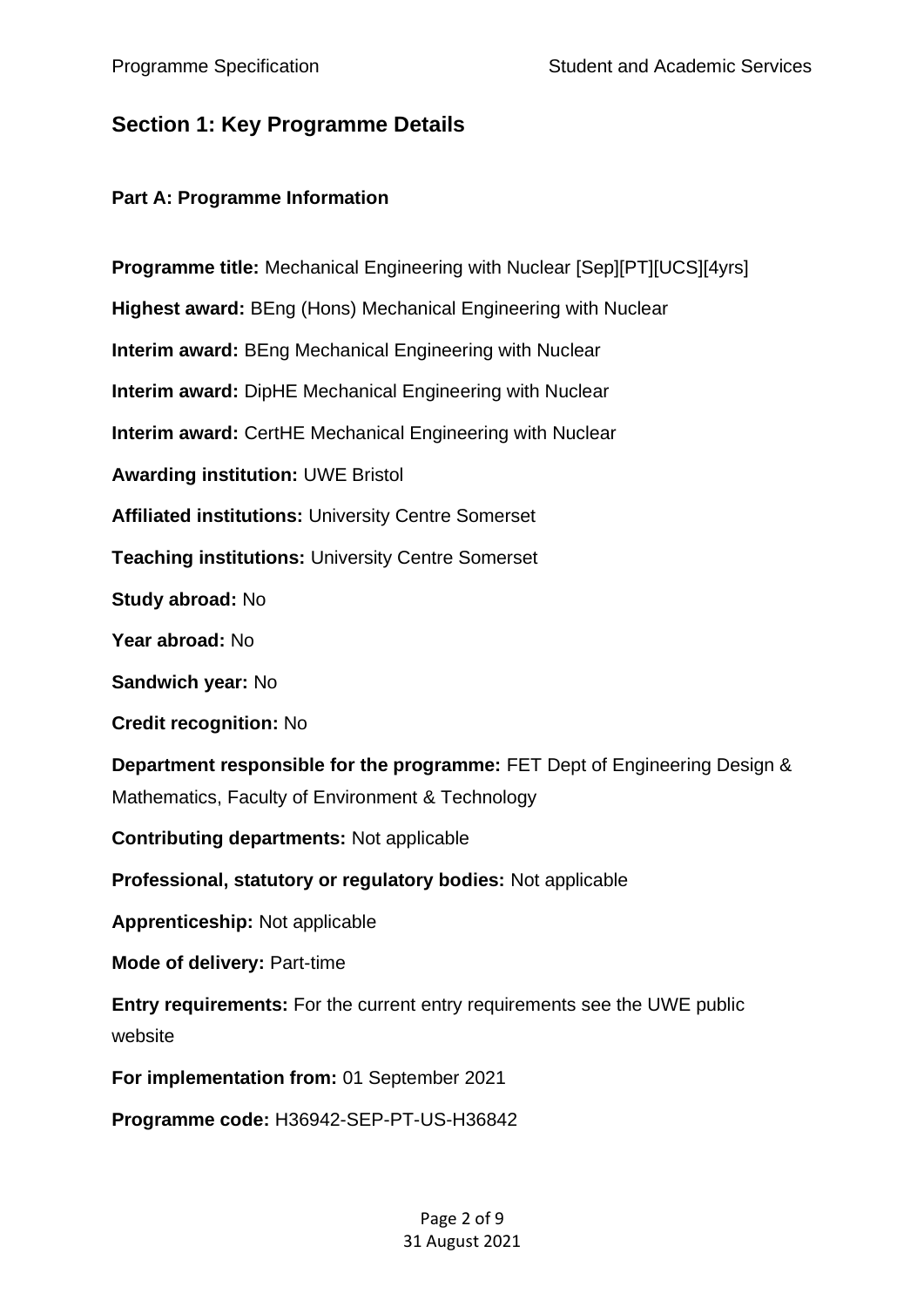# <span id="page-2-0"></span>**Section 2: Programme Overview, Aims and Learning Outcomes**

# <span id="page-2-1"></span>**Part A: Programme Overview, Aims and Learning Outcomes**

**Overview:** The degree covers a range of disciplines such as nuclear science, electromechanical systems, heat transfer and power, fluid dynamics, stress analysis and computer modelling and is designed to produce graduate engineers that are able to make an immediate contribution to employment within the nuclear sector.

The degree meets priorities identified in the UK Government Industrial Strategy (2018) for higher education and will be delivered at the National College for Nuclear located at Bridgwater and Taunton College, one of five National Colleges created by the UK Government. The National College for Nuclear has a mission to create a new generation of graduate nuclear engineers to satisfy the demand created by rapid technological advances in new nuclear builds, operation, decommissioning and defence. The curriculum and delivery model has been created in partnership with employers to provide a higher vocational pathway for the UK nuclear industry that satisfies the current and future demands of the sector. A block week delivery model has been developed to provide access to work-based learners.

**Educational Aims:** The specific aims are that the graduate shall:

Have a broad knowledge and understanding of engineering theory, practices and applications and be able to use advanced techniques of analysis, synthesis and simulation, and implementation in the field of nuclear engineering, electromechanical systems, heat transfer and power, fluid dynamics, stress analysis and computer modelling.

Apply engineering design, systems and management concepts within the nuclear sector and be capable of analysis of the behaviour of complex systems within an nuclear engineering context.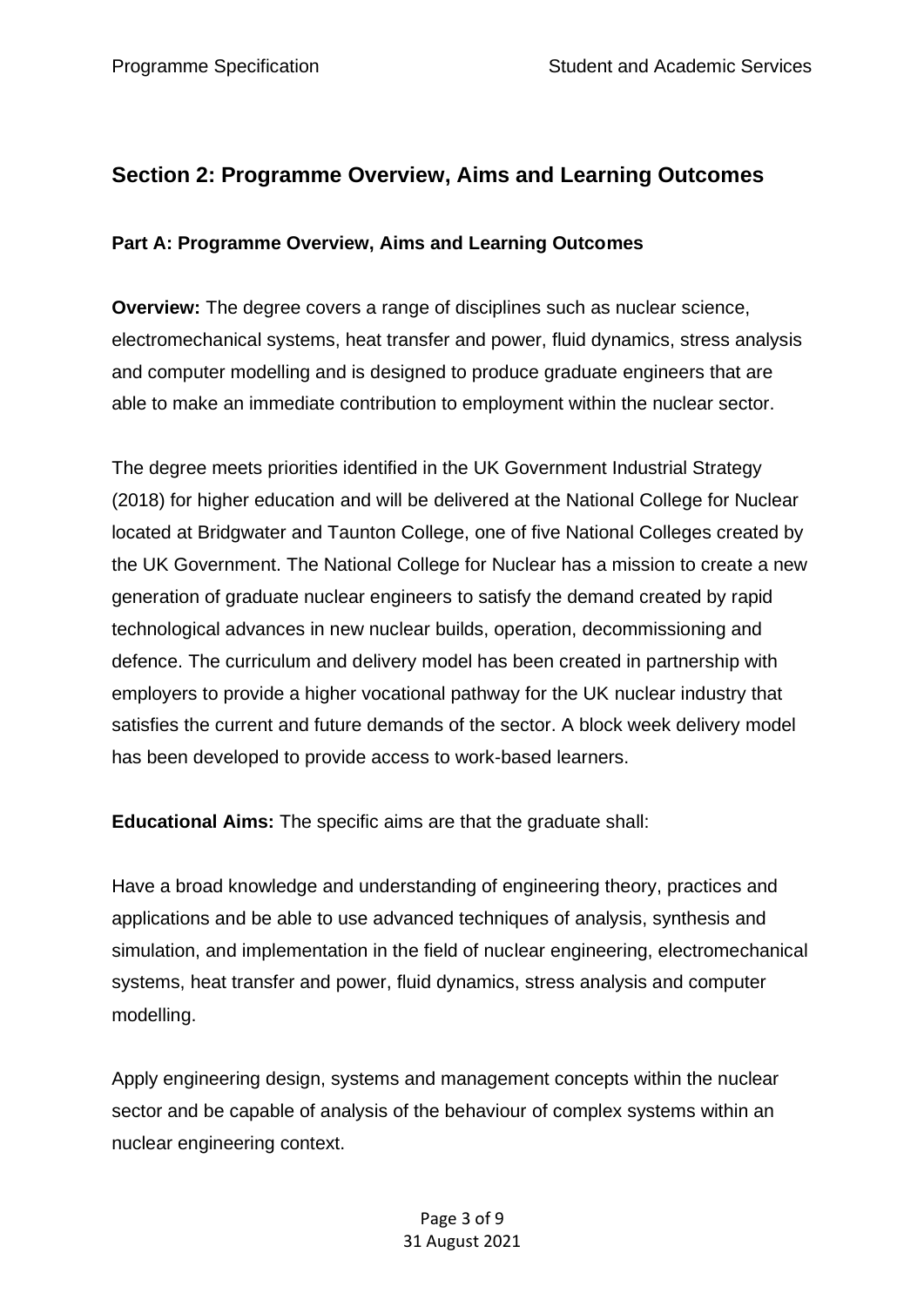Demonstrate a capacity for innovative and creative design and be able to draw on knowledge of fundamental principles and proven systems to further develop solutions which meet required specifications.

Demonstrate awareness and competence with respect to professional and safety requirements and be conversant with the regulatory framework that governs operations within the nuclear sector.

Have developed the ability, interest and motivation to conduct independent study and keep abreast of future changes in technology and engineering practices.

Be able to work in a largely unsupervised way to undertaken an individual research project and present the findings in a professional manner,

Be able to communicate clearly, concisely and persuasively with individuals and groups, using a professional standard of English, both orally and in writing.

Be able to provide solutions to today's industry problems that deepen the students' learning of applying engineering principles in a commercial setting.

# **Programme Learning Outcomes:**

# **Knowledge and Understanding**

- A1. Have a broad knowledge and understanding of engineering theory, practices and applications and be able to use advanced techniques of analysis, synthesis and simulation, and implementation in the field of nuclear engineering, electromechanical systems, heat transfer and power, fluid dynamics, stress analysis and computer modelling
- A2. Apply engineering design, systems and management concepts within the nuclear sector and be capable of analysis of the behaviour of complex systems within an nuclear engineering context
- A3. Demonstrate a capacity for innovative and creative design and be able to draw on knowledge of fundamental principles and proven systems to further develop solutions which meet required specifications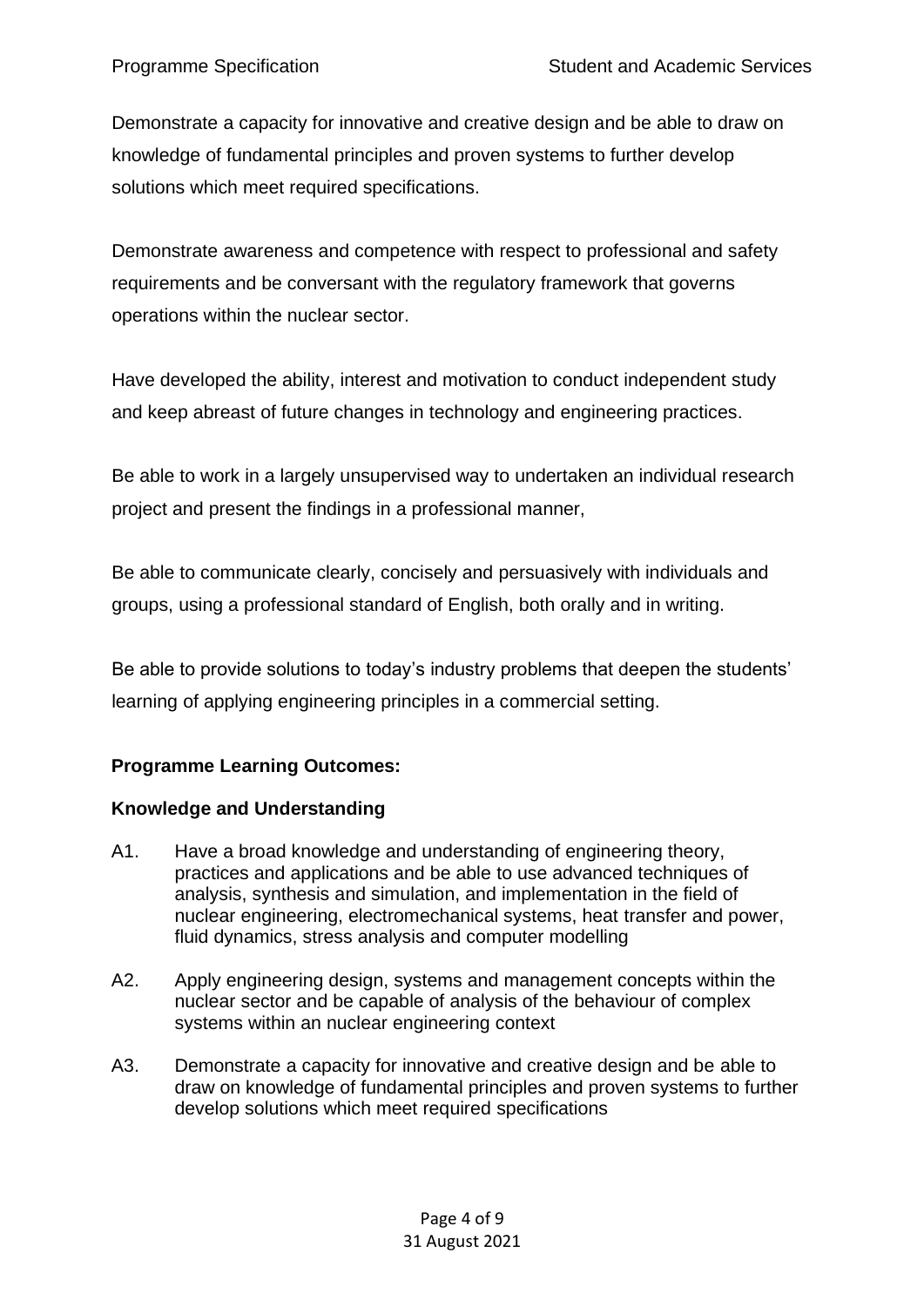- A4. Demonstrate awareness and competence with respect to professional and safety requirements and be conversant with the regulatory framework that governs operations within the nuclear sector
- A5. Have developed the ability, interest and motivation to conduct independent study and keep abreast of future changes in technology and engineering practices
- A6. Be able to work in a largely unsupervised way to undertaken an individual research project and present the findings in a professional manner
- A7. Be able to communicate clearly, concisely and persuasively with individuals and groups, using a professional standard of English, both orally and in writing
- A8. Be able to provide solutions to today's industry problems that deepen the students' learning of applying engineering principles in a commercial setting

#### **Intellectual Skills**

- B1. Work competently in a technical nuclear environment, understand and promote personal responsibility for Health, Safety, Radiation Protection, Environmental Protection, Quality, Security, Safeguards and principles of Risk Management
- B2. Analyse engineering and scientific problems selecting and using mathematical, engineering and scientific tools to provide suitable solutions to nuclear applications, with considerations of the entire life cycle of a nuclear facility
- B3. Develop and critically apply knowledge of the concepts, principles and theories of engineering science relevant to the interdisciplinary fields of nuclear technology
- B4. Demonstrate an understanding of stakeholder requirements, commercial awareness, business improvement, project and business management techniques relevant to the nuclear industry
- B5. Apply their science or engineering discipline knowledge to the development, operation, maintenance and progression of technologies used for Decommissioning (e.g. remote handling and robotics), Waste Management, Reprocessing, and Nuclear Power Generation

# **Subject/Professional Practice Skills**

C1. Specify, plan, manage, conduct and report on nuclear projects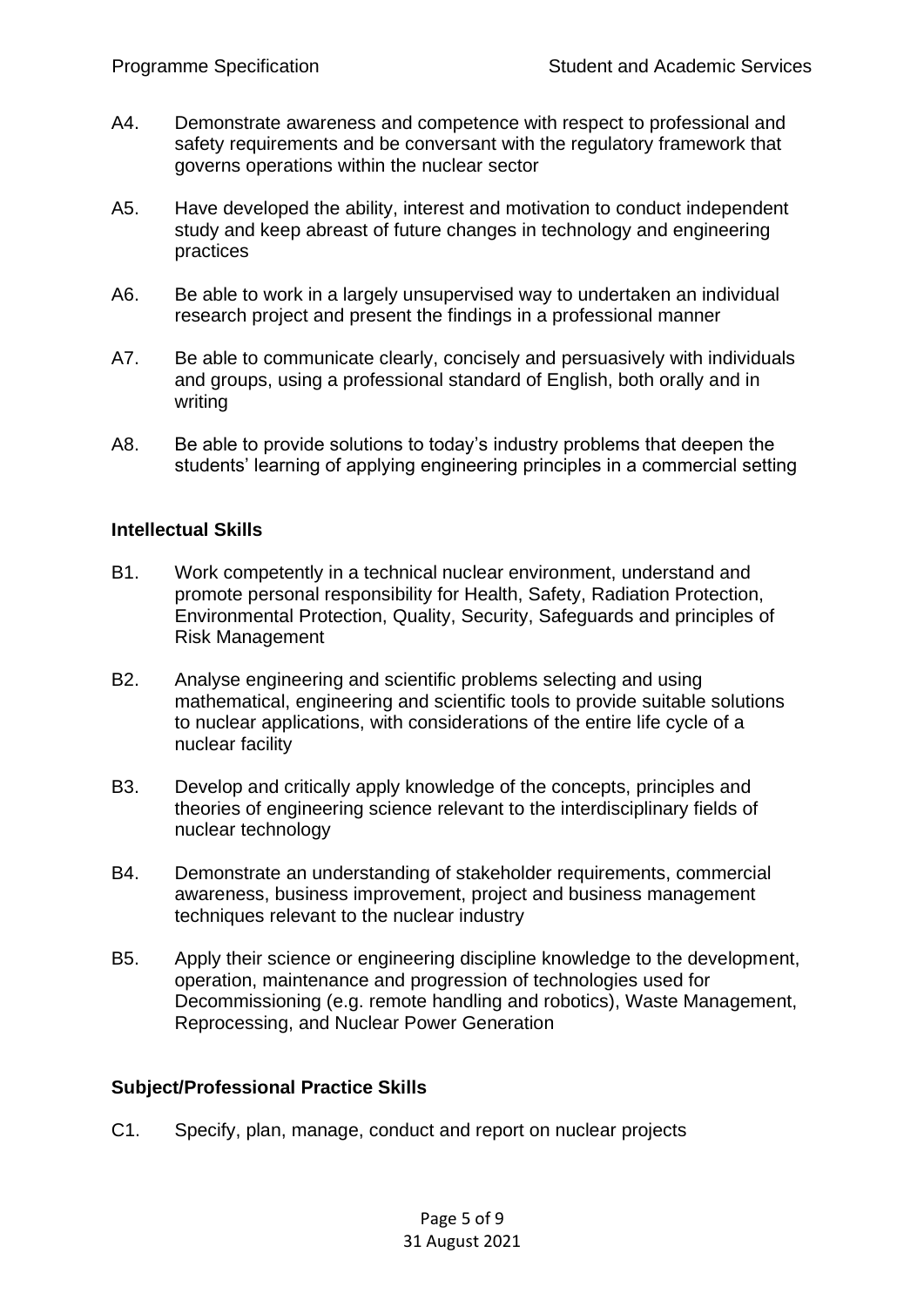- C2. Synthesise information from a variety of sources and apply to the solution of a particular nuclear technology application
- C3. Accurately observe, record and draw conclusions from data and experimental evidence, recognising inherent uncertainties and limitations
- C4. Apply design processes including materials selection that meet nuclear industry standards
- C5. Demonstrate an understanding of Regulatory requirements both national and international
- C6. Develop technical reports that meet requirements of the prevailing verification process
- C7. Demonstrate knowledge of the nuclear industry (past, present and future) and the business, political and community environment in which the company operates including personal role within the organisation, ethical practice and codes of conduct
- C8. Demonstrate an understanding of root cause analysis and learning from experience (LFE) process
- C9. Demonstrate knowledge of the technology, safety, environmental and economics of nuclear fuels and the nuclear fuel cycle
- C10. Apply the standards for nuclear professional practice as required by the industry and professional body institutions

#### **Transferable Skills and other attributes**

- D1. Communicate effectively and appropriately using a full range of skills; technical speaking to a scientific / engineering audience, active listening, professional writing, professional body language, technical presentation
- D2. Demonstrate reliability, integrity and respect for confidentiality on work related and personal matters
- D3. Work autonomously and interact effectively within a wide, multi-disciplinary project team
- D4. Understand the impact of work on others, especially where related to diversity and equality
- D5. Manage time effectively, being able to plan and complete work to schedule
- D6. Demonstrate a supportive attitude to change and respond positively to change management processes

Page 6 of 9 31 August 2021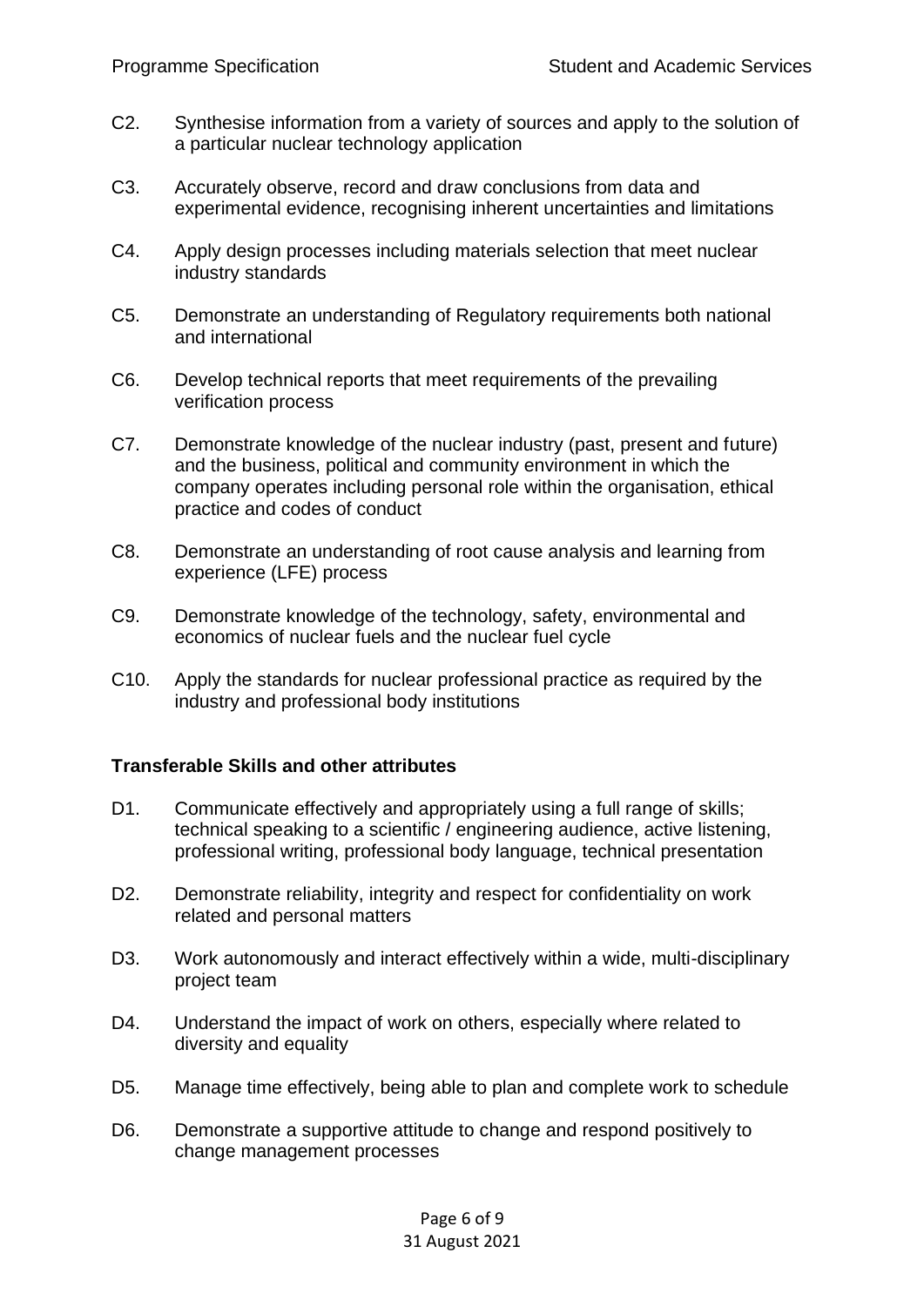- D7. Take responsibility for personal development, demonstrating commitment to learning and self-improvement and be open to feedback
- D8. Demonstrate a strong commitment to personal safety behaviours and understanding of the consequences as set out in the nuclear industry requirements
- D9. Take responsibility to actively challenge unsafe behaviours and conditions in the workplace to help reinforce nuclear, radiological and conventional safety over competing goals to ensure the protection of people and the environment
- D10. Demonstrate compliance by following rules, procedures and principles to ensure work completed is fit for purpose and pay attention to detail and carry out error checks throughout work activities
- D11. Demonstrable commitment to sustainability in work design and application
- D12. Be an enthusiastic advocate for the nuclear industry with the ability to represent this industry to a variety of audiences

# <span id="page-6-0"></span>**Part B: Programme Structure**

#### **Year 1**

#### **Year 1 Compulsory Modules**

| <b>Module Code</b> | <b>Module Title</b>                                     | <b>Credit</b> |
|--------------------|---------------------------------------------------------|---------------|
| UFMFQP-30-1        | <b>Electromechanical Systems Engineering</b><br>2021-22 | 30            |
| UFMFRP-30-1        | Nuclear Science, Materials and Design<br>2021-22        | 30            |
| UFMFSP-30-1        | Solid Mechanics 2021-22                                 | 30            |
| UFMFTP-30-1        | Thermofluidic Dynamics 2021-22                          | 30            |

#### **Year 2**

#### **Year 2 Compulsory Modules**

| <b>Module Code</b> | <b>Module Title</b> | <b>Credit</b> |
|--------------------|---------------------|---------------|
|                    |                     |               |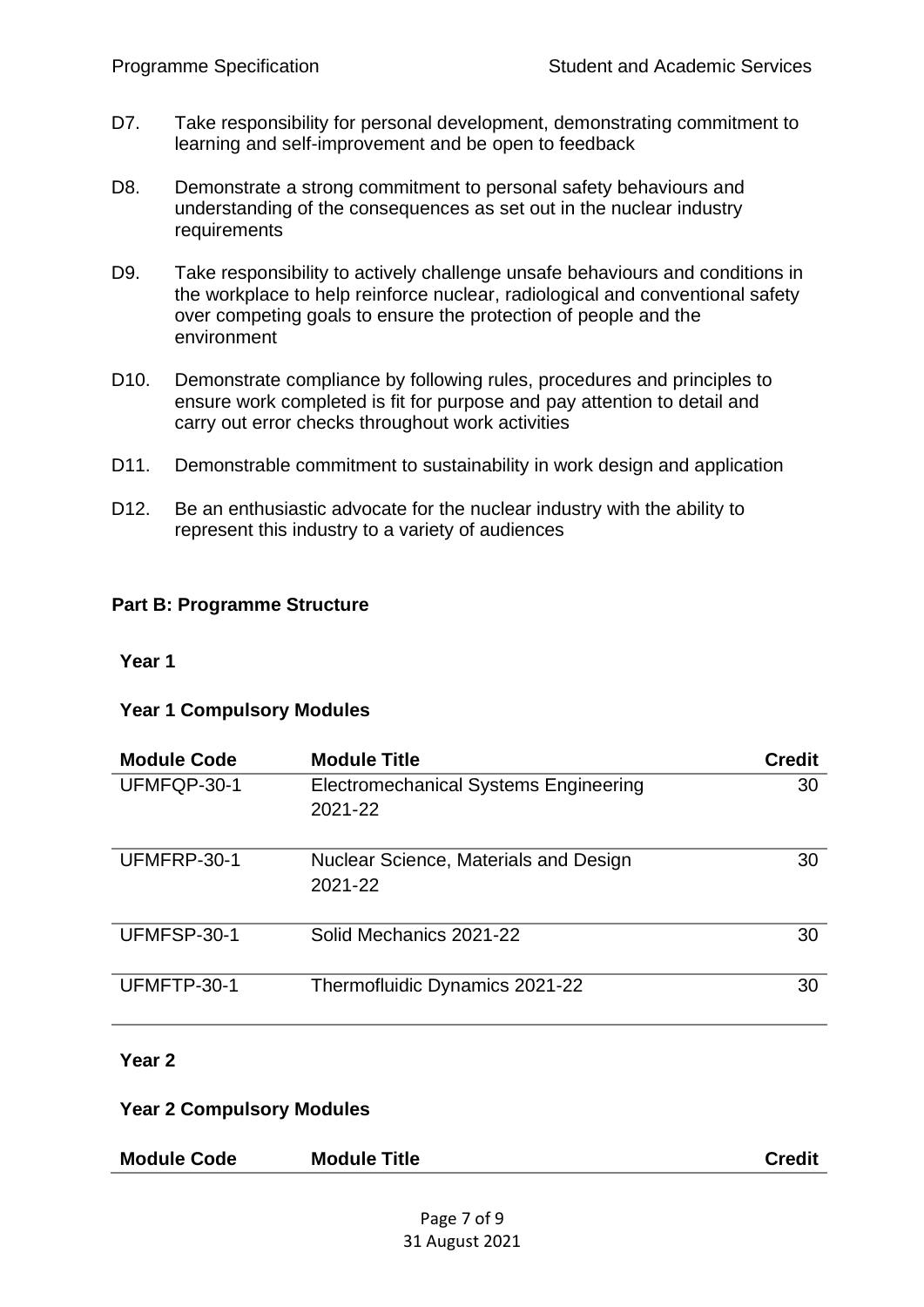| UFMFWP-30-2 | Electromechanical Systems Analysis 2022-<br>23  | 30 |
|-------------|-------------------------------------------------|----|
| UFMFVP-30-2 | Electromechanical Systems and Design<br>2022-23 | 30 |
| UFMFXP-30-2 | Heat Transfer and Power 2022-23                 | 30 |

#### **Year 3**

#### **Year 3 Compulsory Modules**

| <b>Module Code</b> | <b>Module Title</b>                                                    | <b>Credit</b> |
|--------------------|------------------------------------------------------------------------|---------------|
| UFMFYP-30-2        | Advanced Nuclear Science and Project                                   | 30            |
|                    | Management 2023-24                                                     |               |
| <b>UFMF9Q-30-3</b> | <b>Stress Analysis, Materials and Finite</b>                           | 30            |
|                    | Element Analysis 2023-24                                               |               |
| UFMFAQ-30-3        | <b>Thermofiduid Systems and Computational</b><br>Flow Dynamics 2023-24 | 30            |

#### **Year 4**

#### **Year 4 Compulsory Modules**

| <b>Module Code</b> | <b>Module Title</b>                                  | <b>Credit</b> |
|--------------------|------------------------------------------------------|---------------|
| UFMFGY-40-3        | Engineering Project with Nuclear 2024-25             | 40            |
| UFMFBQ-20-3        | Industrial Nuclear Science and Technology<br>2024-25 | 20            |

# <span id="page-7-0"></span>**Part C: Higher Education Achievement Record (HEAR) Synopsis**

The programme provides graduates with the knowledge, skills and capabilities required by the civil and defence nuclear industries for the specification, design and delivery of solutions to problems involving mechanical and electromechanical systems.

> Page 8 of 9 31 August 2021